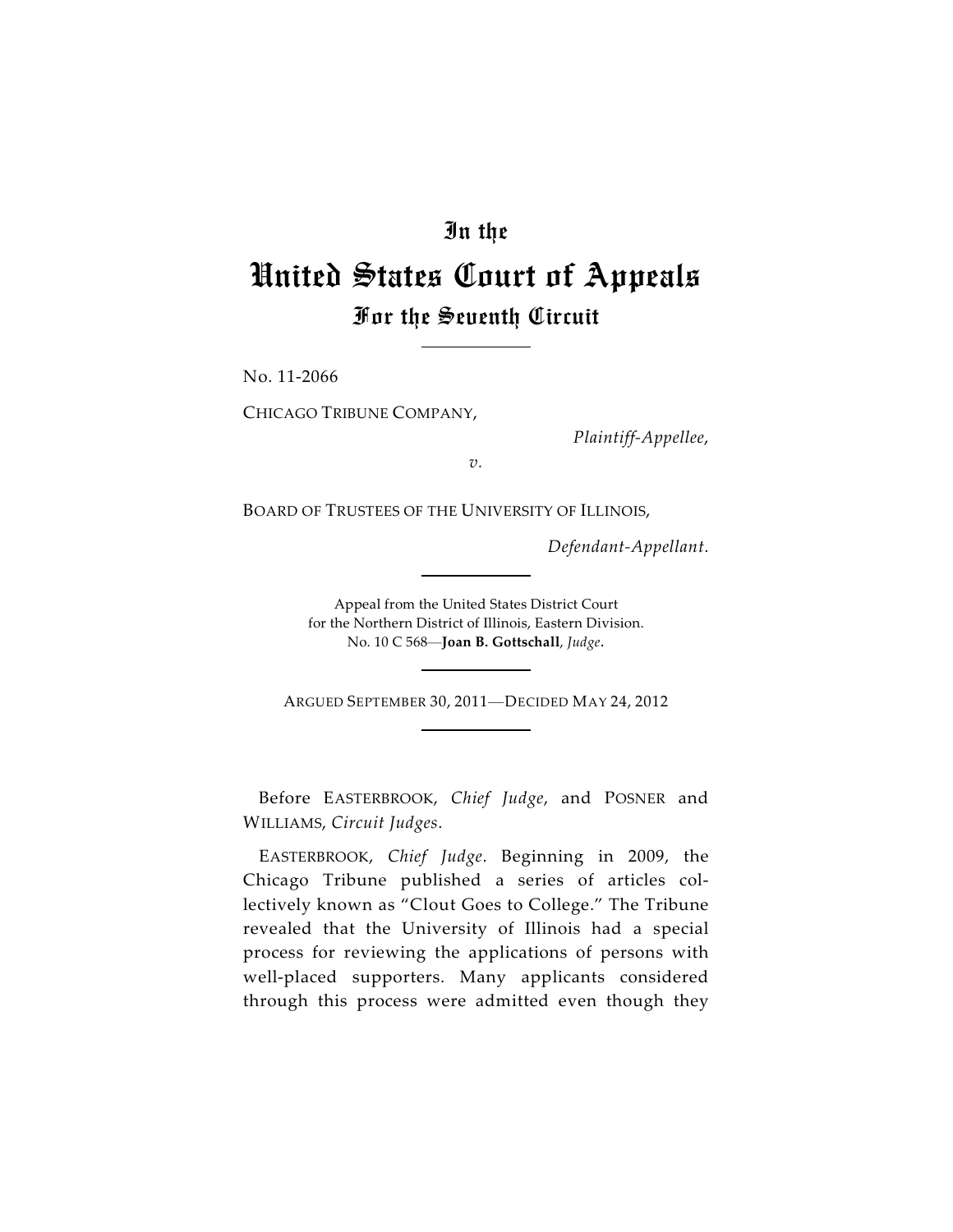would not have been under the University's normal criteria. The President of the University system, the Chancellor of one campus, and seven of the nine members of the University's Board of Trustees eventually resigned. Wikipedia collects some of this information in an entry entitled "University of Illinois clout scandal".

The Tribune sought additional information through the Illinois Freedom of Information Act, 5 ILCS 140/1 to 140/11.5. The University is covered by this statute and therefore must make requested documents available, unless an exemption applies. 5 ILCS 140/1.2, 140/3. The Tribune requested, for every applicant in "Category I" (one of the categories of clout-heavy applicants), the names and addresses of the applicants' parents and the identity of everyone "involved in such applicants' applications." In response, the University invoked Exemption 1(a), which provides that agencies will withhold "[i]nformation specifically prohibited from disclosure by federal or State law or rules and regulations implementing federal or State law." 5 ILCS 140/7(1)(a). It pointed to 20 U.S.C.  $\frac{21232g(b)}{1}$ , part of the Family Education Rights and Privacy Act of 1974 (FERPA or "the 1974 Act"), as the federal statute that in the University's view specifically prohibits the disclosure. It provides:

No funds shall be made available under any applicable program to any educational agency or institution which has a policy or practice of permitting the release of education records (or personally identifiable information contained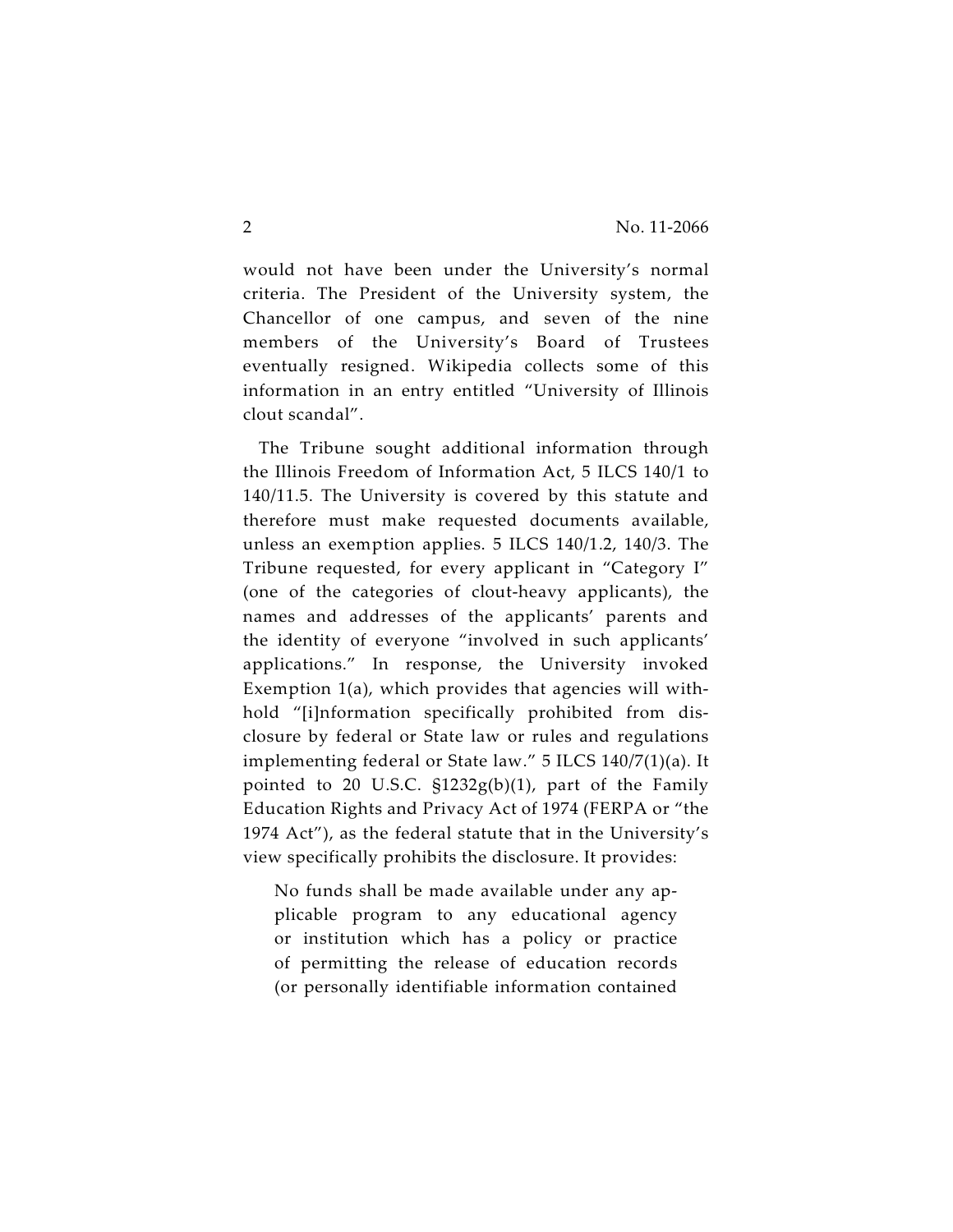therein other than directory information, as defined in paragraph (5) of subsection (a) of this section) of students without the written consent of their parents to any individual, agency, or organization . . . .

Section  $1232g(b)(1)$  has some exceptions, but none covers what the Tribune wants. The University asserted that even though the Tribune sought the identities of applicants' parents rather than students, identifying parents necessarily would disclose "education records" or "personally identifiable information" about many students—which after all is the Tribune's goal. The newspaper's articles were about persons admitted despite not meeting the University's normal criteria rather than people whose applications were turned down.

The University added: "[W]e would anticipate that additional exemptions of the Illinois FOIA likely would apply if all of the responsive records were gathered and reviewed. For example, we would expect that responsive documents would contain information exempt from disclosure pursuant to several provisions of the Act, including the following: section  $7(1)(b)(i)$ ('files and personal information maintained with respect to . . . students . . . receiving . . . educational . . . services . . . from . . . public bodies'); section 7(1)(b) (unwarranted invasion of personal privacy); and section 7(1)(f) (drafts/predecisional deliberative communications)." The Tribune asked for review within the University's administrative hierarchy. A letter from the University's President rejected the Tribune's appeal.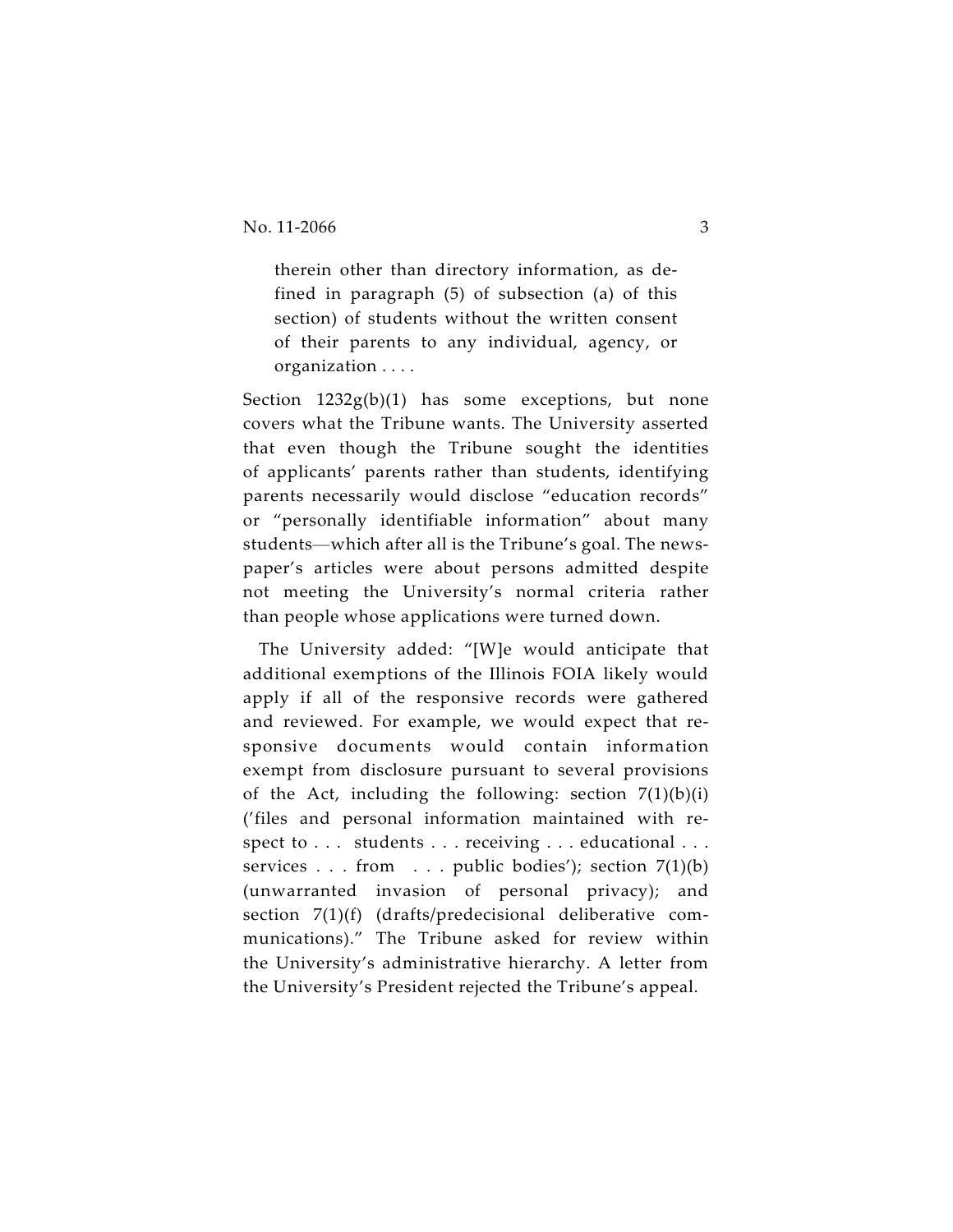The Tribune's claim of access to these documents arises under Illinois law, so one would have expected the next step to be a suit in state court. The parties are not of diverse citizenship, and anyway it is not possible to sue an arm of state government in federal court to vindicate a claim under state law. See *Pennhurst State School & Hospital v. Halderman*, 465 U.S. 89 (1984). Yet instead of seeking the documents through state litigation, the Tribune asked a federal district court for a declaratory judgment that the University misunderstands FERPA. The district court granted the Tribune's motion for summary judgment, 781 F. Supp. 2d 672 (N.D. Ill. 2011), after concluding that the phrase "prohibited from disclosure by federal or State law" in 5 ILCS 140/7(1)(a) means only statutes that directly forbid disclosure. The 1974 Act, by contrast, tells the Secretary of Education when it is lawful to grant federal money to a unit of state government. The district judge understood §1232g(b)(1) to take state law or policy as a given and provide or withhold federal funds accordingly. The University, by contrast, proposes to take the federal grant as a given and treat the conditions as if they were statutory, rather than as terms of state-federal cooperation. As the district court saw things, Illinois may commit a breach of contract if it releases the information the Tribune requested, but no federal law "prohibits" disclosure within the meaning of 5 ILCS 140/7(1)(a).

The briefs of both sides in this court contend that 28 U.S.C. §1331, the federal-question jurisdiction, supplies subject-matter jurisdiction for this suit. The district judge must have assumed likewise. But the United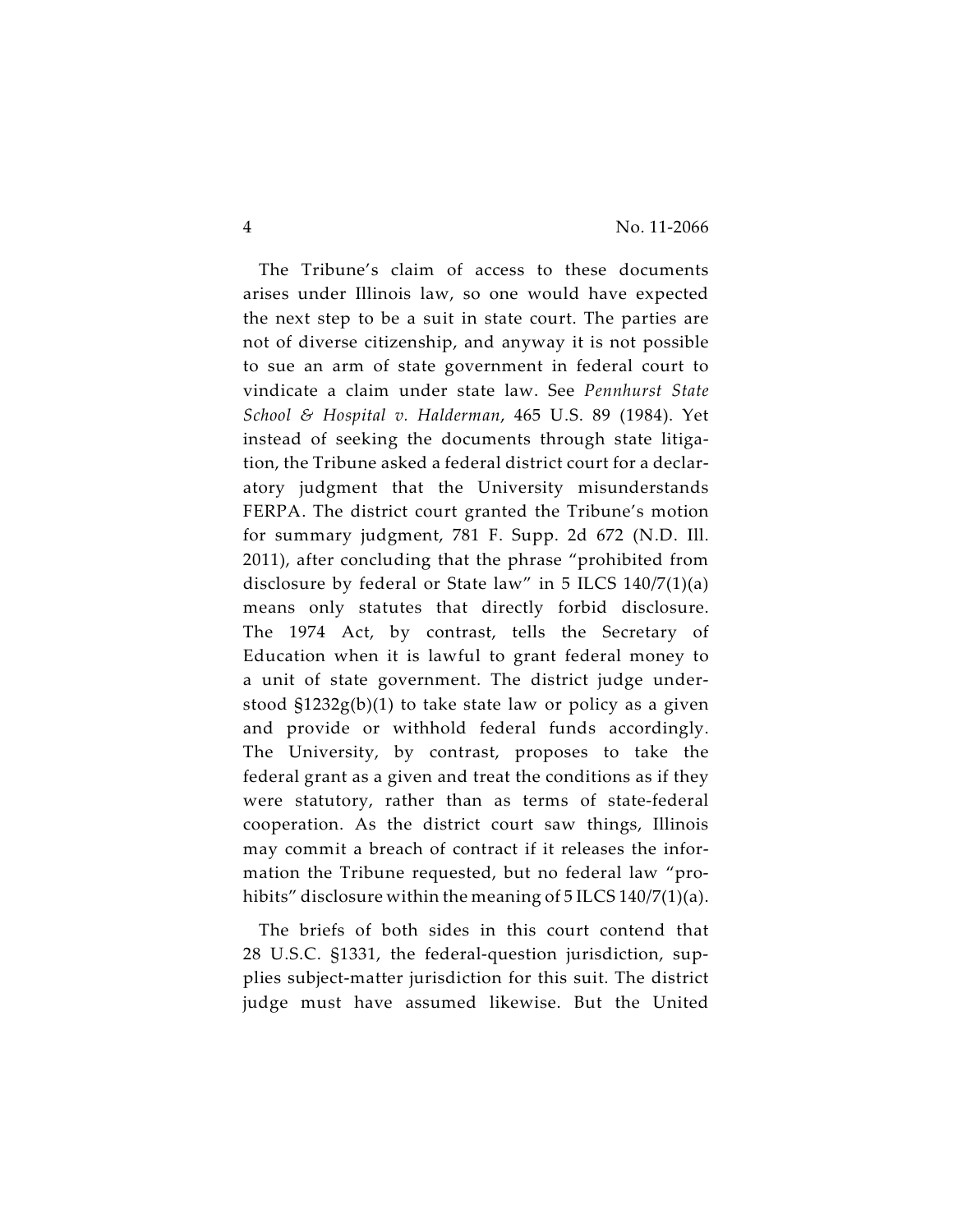States, whose brief as *amicus curiae* supports the University's understanding of the 1974 Act, also observes that there is serious doubt about subject-matter jurisdiction, because the Tribune's claim to the documents arises under state rather than federal law. The University may have a federal defense to the Tribune's claim, but it is blackletter law that a federal defense differs from a claim arising under federal law. See, e.g., *Merrell Dow Pharmaceuticals Inc. v. Thompson*, 478 U.S. 804 (1986). And although the University, as the natural defendant in state court, might have been able to seek a federal declaratory judgment under the mirror-image doctrine applicable to declaratory litigation, see *NewPage Wisconsin System Inc. v. United Steel Workers*, 651 F.3d 775 (7th Cir. 2011) (collecting authority), the Tribune rather than the University commenced this suit. The Tribune is the natural plaintiff and cannot use 28 U.S.C. §2201, the declaratory-judgment statute, to have a federal court blot out a potential federal defense to its own potential state-law suit. See, e.g., *Franchise Tax Board v. Construction Laborers Vacation Trust*, 463 U.S. 1, 16 (1983); *Skelly Oil Co. v. Phillips Petroleum Co*., 339 U.S. 667 (1950).

We asked the parties to file supplemental briefs addressing subject-matter jurisdiction. Both sides contend that jurisdiction is proper under the approach of *Grable & Sons Metal Products, Inc. v. Darue Engineering & Manufacturing*, 545 U.S. 308 (2005). Yet *Empire Healthchoice Assurance, Inc. v. McVeigh*, 547 U.S. 677 (2006), shows that *Grable* does not alter the rule that a potential federal defense is not enough to create federal jurisdiction under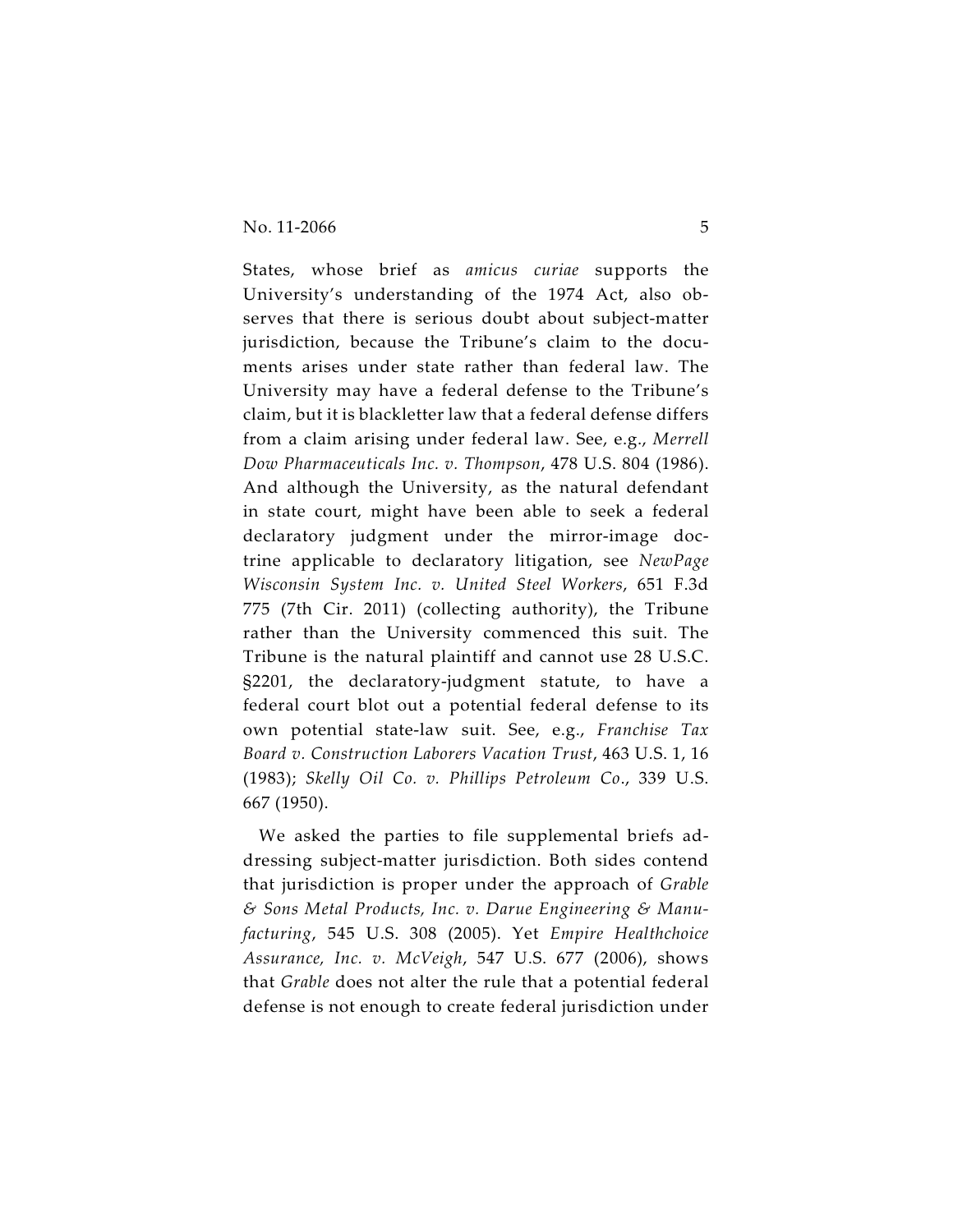§1331. See also *Bennett v. Southwest Airlines Co*., 484 F.3d 907, rehearing denied, 493 F.3d 762 (7th Cir. 2007). Some of the language in *Grable* could be read to say that all important federal issues should be resolved in a federal forum, but *Empire Healthchoice* concluded that *Grable* should not be so understood.

Indeed, *Grable* has nothing to do with using federal defenses to move litigation to federal court. In *Grable* the federal issue was part of the plaintiff's own claim. The Internal Revenue Service had seized real property to satisfy a tax lien and sold the property to Darue. Grable, the taxpayer, filed a quiet-title action in state court, asserting that Darue's title was invalid because the IRS had given notice of the seizure in the wrong way (by certified mail rather than a process server). The Supreme Court had to decide whether a claim "arises under" federal law for the purpose of §1331 when one element of a claim depends on state law and another on federal law. It concluded that the claim is federal when "a state-law claim necessarily raise[s] a stated federal issue, actually disputed and substantial, which a federal forum may entertain without disturbing any congressionally approved balance of federal and state judicial responsibilities." 545 U.S. at 314. This formulation can lead to problems in application, see *Samuel C. Johnson 1988 Trust v. Bayfield County*, 649 F.3d 799 (7th Cir. 2011), though often matters will be straightforward. In *Empire Healthchoice*, for example, the Court observed that *Grable* depended on the fact that the dispute "centered on the action of a federal agency (IRS) and its compatibility with a federal statute, the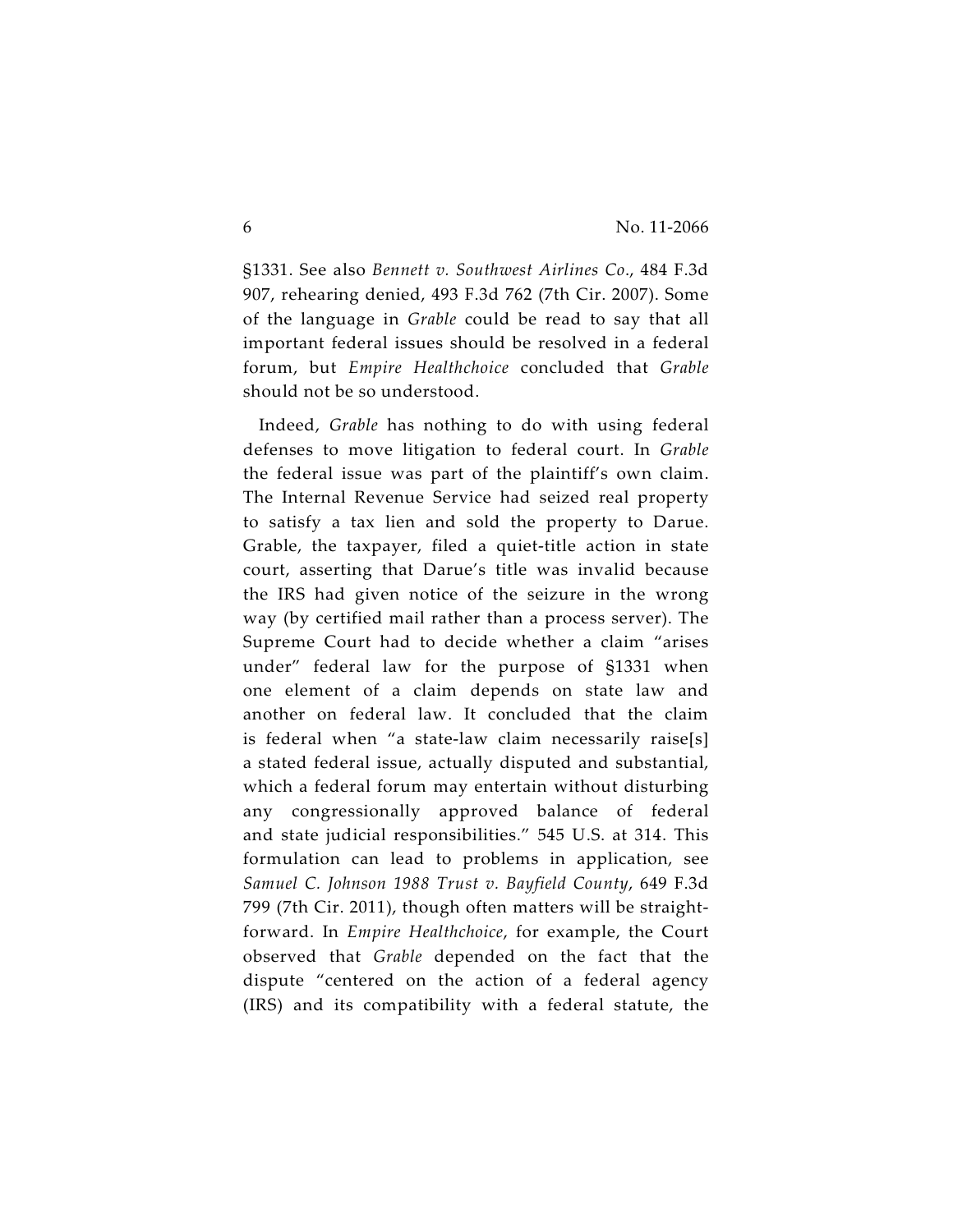question qualified as 'substantial,' and its resolution was both dispositive of the case and would be controlling in numerous other cases." 547 U.S. at 700. Take away those ingredients—none was satisfied in *Empire Healthchoice*—and there is no federal jurisdiction.

Here, unlike *Grable*, the claim for the documents arises under state law, and *only* state law; the Tribune's request for the information does not depend on even a smidgeon of federal law. No federal agency's decision has been contested. The University has a potential defense under  $\frac{57(1)}{a}$ , but even that may depend on state rather than federal law. (We expand on this observation below.) The  $\frac{57(1)}{a}$  exemption is not necessarily dispositive. Recall that the University's letter rejecting the Tribune's request mentioned  $\frac{57(1)}{b(i)}$ , which entitles student records to protection. It is not clear to us that the 1974 Act and the implementing regulations forbid disclosure of any document that is outside the scope of the  $\frac{57(1)}{b(i)}$  exemption. A state court therefore might rule in the University's favor wholly as a matter of state law—which suggests that the federal issue not only is not "necessarily" presented, but may never be presented at all, rendering a federal court's decision nothing but an advisory opinion. The University has other potential state-law defenses as well.

Let us return to the question whether the University's reliance on §7(1)(a) creates a question of federal law. The Tribune assumes that availability of Exemption 1(a) depends entirely on §1232g(b)(1). The meaning of §1232g is a question of federal law, to be sure. But before a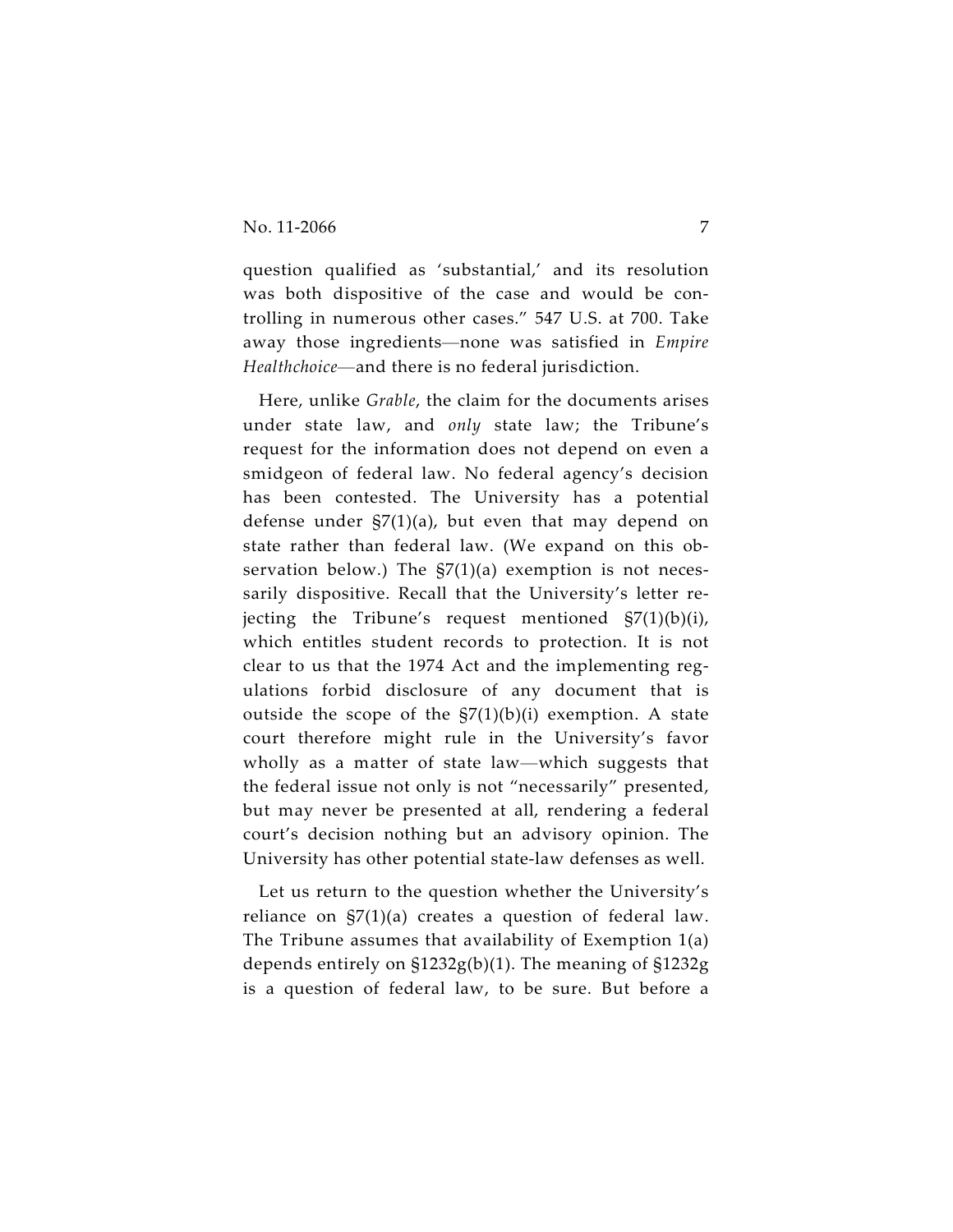court reaches any federal issue, it must resolve the meaning of §7(1)(a) itself, and that's a question of Illinois law. It provides, recall, that "[i]nformation specifically prohibited from disclosure by federal or State law" is exempt from the Illinois Freedom of Information Act. What does it mean to say that information is "specifically prohibited from disclosure by federal . . . law"? The 1974 Act does not by itself forbid any state to disclose anything. It says that the Secretary of Education must not make grants to state bodies whose policy allows the disclosure of student records. Any state can turn down the money and disclose whatever it wants. The most one can say about federal law is that, *if* a state takes the money, *then* it must honor the conditions of the grant, including nondisclosure. See *Owasso Independent School District v. Falvo*, 534 U.S. 426, 428 (2002); *United States v. Miami University*, 294 F.3d 797 (6th Cir. 2002). Honoring a grant's conditions is a matter of contract rather than a command of federal law. It is of course possible that information is "specifically prohibited from disclosure by federal . . . law" when the state has entered into a contractual commitment with the federal government under which disclosure is forbidden as long as the contract lasts. But it is also possible that for the purpose of  $\frac{57(1)}{a}$  information is "specifically prohibited from disclosure by federal . . . law" only when federal law is unconditional—when there is nothing the state can do (such as turning down proffered funds) to honor the pro-disclosure norm in the Illinois FOIA.

This is not just a semantic quibble. Illinois cannot avoid the effects of its commitment to the federal gov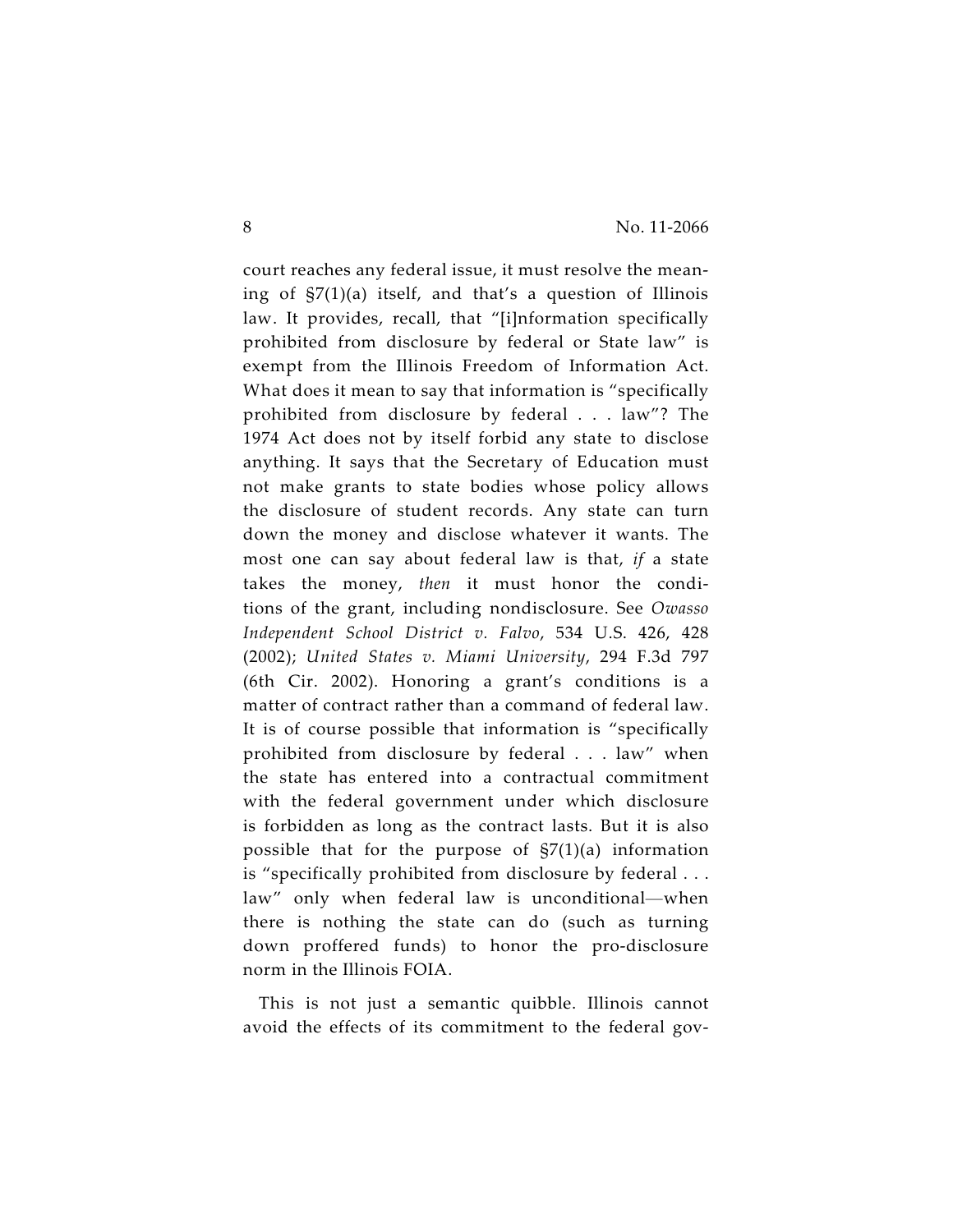ernment by giving a narrow reading to "specifically prohibited from disclosure by federal . . . law". Even if Illinois law purports to command the disclosure of particular information, the Supremacy Clause means that federal law prevails. The University thus can assert a defense directly under federal law independent of  $\S7(1)(a)$ . But that "pure" argument about the meaning of the 1974 Act belongs in federal court only in a suit by the United States. *Gonzaga University v. Doe*, 536 U.S. 273 (2002), holds that §1232g, on which the University relies, does not support a private right of action in federal court. See also *Astra USA, Inc. v. Santa Clara County*, 131 S. Ct. 1342 (2011) (third-party beneficiaries of federal funding contracts cannot sue in federal court to enforce the conditions). Section 1232g can be enforced defensively (as a matter of contract) in state court, or in a federal suit by the United States. That's how *Miami University* came to federal court; the United States filed its own suit to enforce the conditions the state university had accepted with the federal grants.

What happened in this case is hard to reconcile with *Gonzaga University*. The Tribune, a stranger to the contract between the University of Illinois and the Department of Education, filed a suit in which (on the Tribune's view) the only issue is the effect of §1232g(b)(1). Doe, the private party in *Gonzaga University*, was at least a student and thus a beneficiary of the 1974 Act's privacy protections. If a student cannot file suit in federal court to enforce  $$1232g(b)(1)$ , why would a non-beneficiary of the statute (and non-party to the contract) be entitled to a judicial ruling on its scope?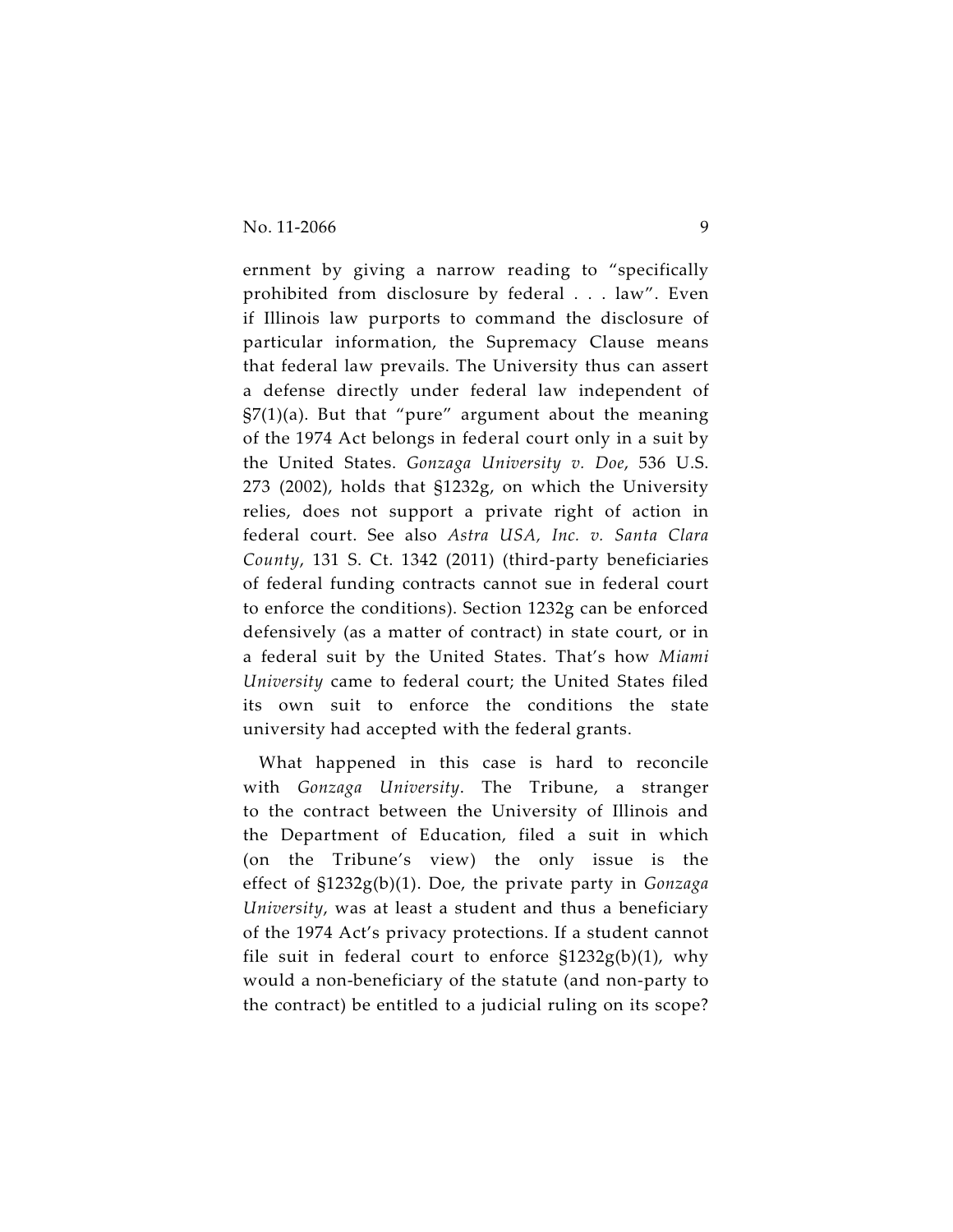To put this differently, it was important in *Grable* that the question at hand—how must the Commissioner of Internal Revenue notify a taxpayer whose property is about to be confiscated to satisfy a tax debt?—is one that federal courts are supposed to resolve, for the benefit of both federal taxpayers and the national government. By contrast, under *Gonzaga University*, the question the Tribune wants to raise—what privacy protections follow from states' decisions to accept funds under the 1974 Act?—is one the federal courts are supposed *not* to resolve, unless the United States sues in its own name to enforce the conditions of the grant.

*Grable* held that federal jurisdiction does not depend on the existence of a private right of action for damages, so we do not hold that *Gonzaga University* has a jurisdictional effect. What we do conclude is that *Grable* does not overrule the holdings of *Skelly Oil* and many later decisions that the natural plaintiff in a claim arising under state law cannot use a declaratory-judgment action to litigate an anticipated federal defense in federal court. The Tribune accordingly must proceed in a court of Illinois.

There is a substantial public interest in the information the Tribune seeks. There is also a substantial public interest, under both §1232g(b)(1) and 5 ILCS 140/7(b)(1), in protecting the legitimate privacy of students and their families. Because the Tribune's claim to the information arises under Illinois law, the state court is the right forum to determine the validity of whatever defenses the University presents to the